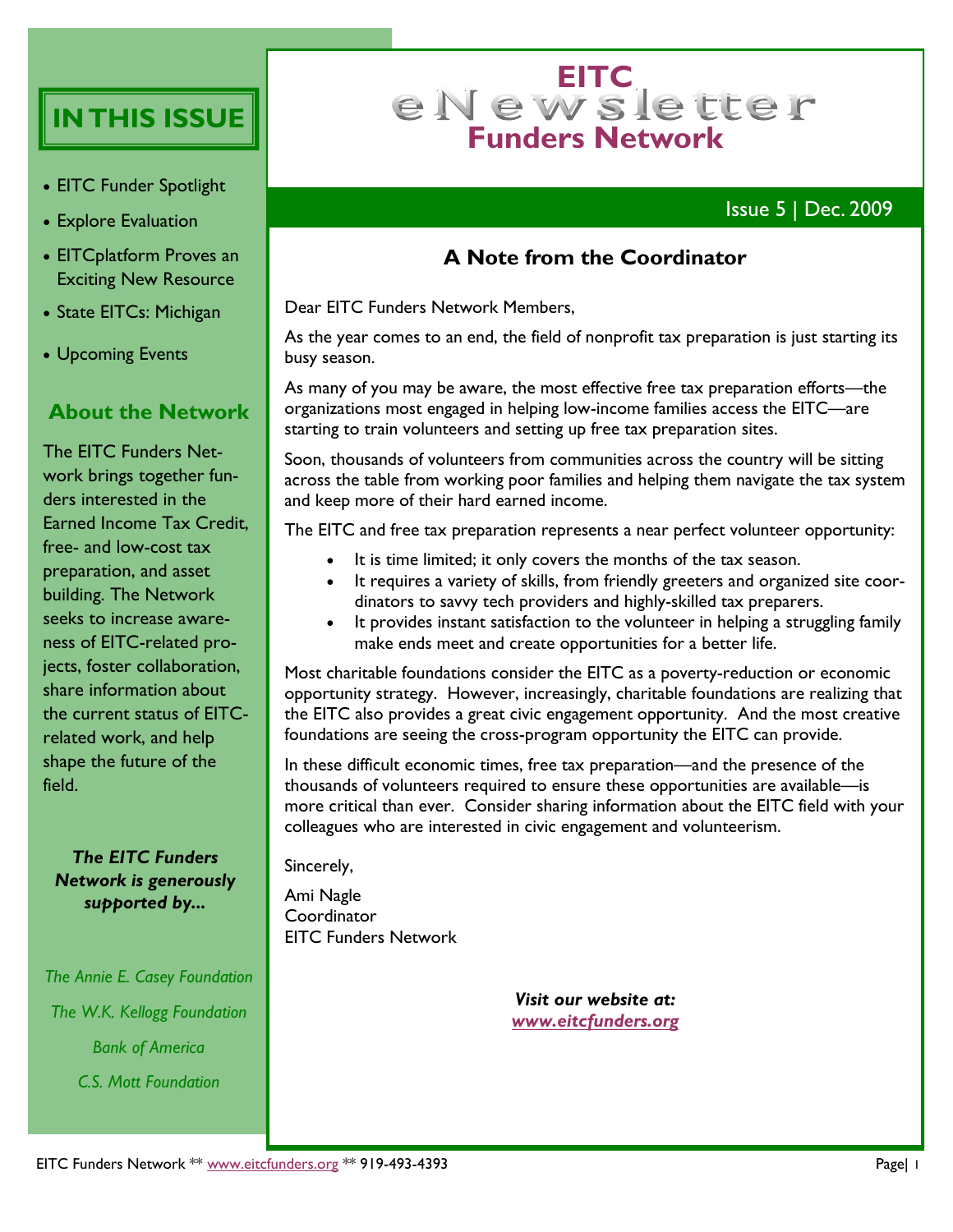### Issue 5 | Dec. 2009

# **Upcoming Events**

#### **EITC & Community Foundations Webinar**

*Community Foundations are important partners in building EITC and free tax preparation efforts in communities across the country.*

*Please join us on December 16th, 2009 from 2:00 pm— 3:00 pm Eastern as we learn effective strategies to improve the fiscal outlook and security of working families from several community foundation officers on the cutting edge of their field. Together, we'll find new ways to stem the rising tide of economic insecurity for our nation's families. [Click here to](http://survey.constantcontact.com/survey/a07e2monlu0g1xuqxvi/start)  [register.](http://survey.constantcontact.com/survey/a07e2monlu0g1xuqxvi/start)*

Check the [EITC Funders](http://eitcfunders.org/upcoming.html)  [Network Website](http://eitcfunders.org/upcoming.html) for the most recently updated event schedule.

#### **Community Foundation Briefs**

*We interviewed the staff members of fifteen community foundations to learn their strategies in working with EITC and free tax preparation. These Briefs will summarize our findings, share promising practices and provide advice from community foundation staff. In concert with the above webinar, these Briefs will be released December 16th.*



# **EITC Funder Spotlight Alabama Giving**

Jera Stribling, Coordinator

Email:jstribling@jsbcf.org

#### **What is Alabama Giving and how does it support EITC?**

Alabama Giving is a statewide association of grantmakers dedicated to building and strengthening organized philanthropy in Alabama. We've worked together for the last seven years. Our first collaborative effort was catalyzed by a school readiness initiative funded by members and the Pew Charitable Trusts. However, over the years, our scope of work has increased. It was the Community Foundation of South Alabama that first drew our attention to EITC. They have been supporting EITC efforts and are members of the EITC Funders Network. Through this, Alabama Giving began serving as the conduit for sharing materials with other community foundations and members, and this lead to more interest. Although we have all kinds of funders in Alabama Giving, community foundations have really taken the lead around EITC. They are uniquely positioned in their communities—they cover almost the entire state, they already know the non-profit partners who are implementing EITC strategies, and they have already established their credibility in the communities. EITC is a natural fit for community foundations.

#### **How has the work evolved over time?**

The first work we did was sharing resources among funders. Last tax season, we used Alabama Giving to share and help distribute marketing materials. We distributed posters through the Alabama Faith Council (a collaboration of 250 faith leaders from around the state); several community foundations sent paycheck stuffers to city governments for their employees; we distributed the materials at some of the larger hospitals; some community foundations got the information out through the public school system and libraries; we sent stuffers out to 200 childcare centers in the state and to over 5,000 parents; and, through our partnership with Honda (one of our members), we sent e-news information to 6,000 people. We also have great partnerships with a couple of corporate foundations that have state coverage, and we're hoping this year to distribute materials at their local offices.

We also share information and bring new partners to the table. Last year, we prepared a letter for the community foundations to send to local business leaders and the chamber of commerce. We were hoping it could be used as a tool to bring business leaders to the table by informing them of what the economic impact on Alabama would be if all people claimed their EITC using the VITA model—\$189 million in total economic activity. In a couple of cities, this led to success, so it's worth trying again.

This year, we've distributed materials to all our community foundations members, giving them the numbers we received from our IRS SPEC office—in 2009, refunds were \$34

*(Continued on page 4)*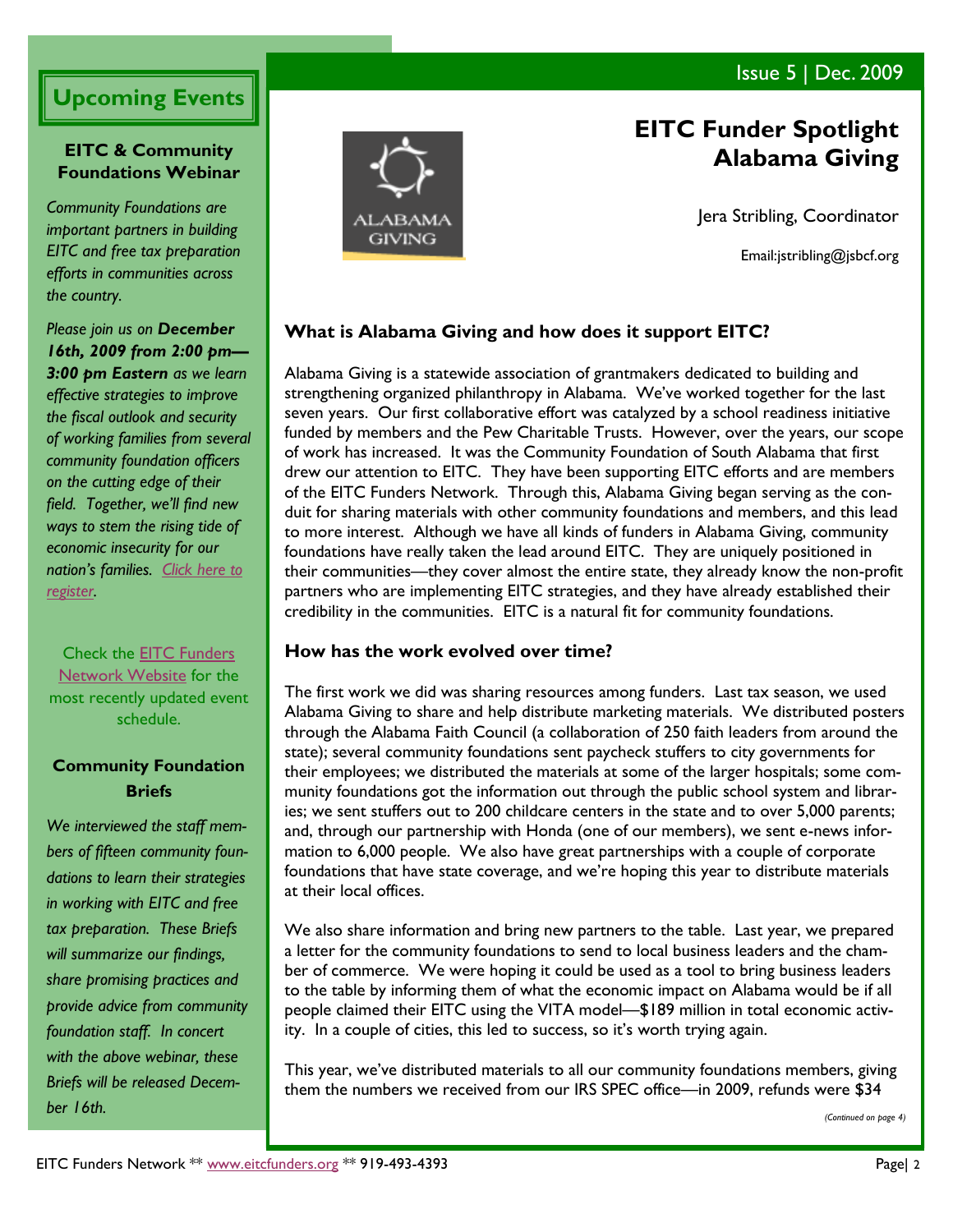#### **State EITCs: Michigan League for Human Services Report**

*As Michigan Governor Jennifer Granholm and state legislators consider supporting a delay of the scheduled increase of the state EITC from 10 to 20 percent of the federal EITC, The Michigan League for Human Services released their analysis of that program's inaugural year.*

*In part, the analysis shows that the program was a rousing success in only its first campaign: about 702,000 low and moderate -income filers moved closer to security through the credit, and slightly under \$144 million flowed through distressed local economies statewide.*

*In Michigan last year, the average EITC for a single parent with two children working a full-time, minimum wage job was about \$478.*

#### **Hatcher Group Provides EITC Outreach Guides**

*The Hatcher Group has compiled a very useful cluster of guides designed to facilitate cooperation between elected officials and community tax prep sites. Each set of guides is specifically geared toward helping one side of the process. [Click here](http://www.thehatchergroup.com/EITCoutreach.html) to take a closer look..*

# EITC **Funders Network**

## **Help the Network Explore Evaluation in 2010**

Evaluation is critical. However, the data that can best tell us about progress in helping more low-income families access the EITC—in large part, data from the IRS—lags far behind. This inhibits the ability of foundations to gauge the extent of their progress, or even to reliably determine whether any exists at all.

The EITC Funders Network would like to engage Network members in a conversation about evaluation in 2010. In a time of scarce resources, it's more important than ever to make sure these resources are well-used. We'd like to hear your ideas and suggestions. If you are interested enough to engage in a conversation about evaluation questions and methodology, please contact the EITC Funders Network at info@eitcfunders.org.

## **EITCplatform Offers Small Grants to Facilitate Outreach**

Teaming with One Economy, EITCplatform is offering a modest number of precisely targeted \$2,000 grants to aid volunteerpreparer programs with their efforts in helping low-to-moderate income households file online. Through the website, [www.theBeehive.com,](http://www.theBeehive.com) One Economy has assisted over 20,000 households in filing taxes online, and these grants aim to employ this resource to multiply the usefulness of existing tax-prep sites.

With the grant money, Network Members can team with their existing volunteerpreparer programs to set up a few computers where volunteers can help filers prepare their own taxes online. One Economy has committed the use of their online tool as well as technical support to help sites in operation of their programs. Since the returns are all filed through theBeehive.com, One Economy will also be able to provide tax sites with useful data.

Because the efficiency boost is magnified by the scale of the site, those busier sitespreparing at least 1,000 tax returns—are particularly encouraged to apply.

If you're interested in applying for a grant, complete the Self-Prep contact form at [www.EITCplatform.org.](http://www.EITCplatform.org) The form is toward the bottom of the "Tax Prep" page. Be sure to note in the comments section that you're applying for a Self-Prep Grant, and remember when you're finished to click "send" to submit your form.

If you're not yet a member of the EITCplatform, you will have to take a few minutes to complete their free registration before applying.

#### *Learn about the EITCplatform*

*In a webinar on October 26th, the EITC Funders Network introduced its members to EITCplatform, an exciting new online system designed to help non-profits improve quality, receive training and collaborate more costeffectively. You can view a recording of that webinar [here.](http://eitcfunders.org/videos/200910261301EITCPlatformWebinarImprovingQualityatFreeTaxPreparationSit.asf)*